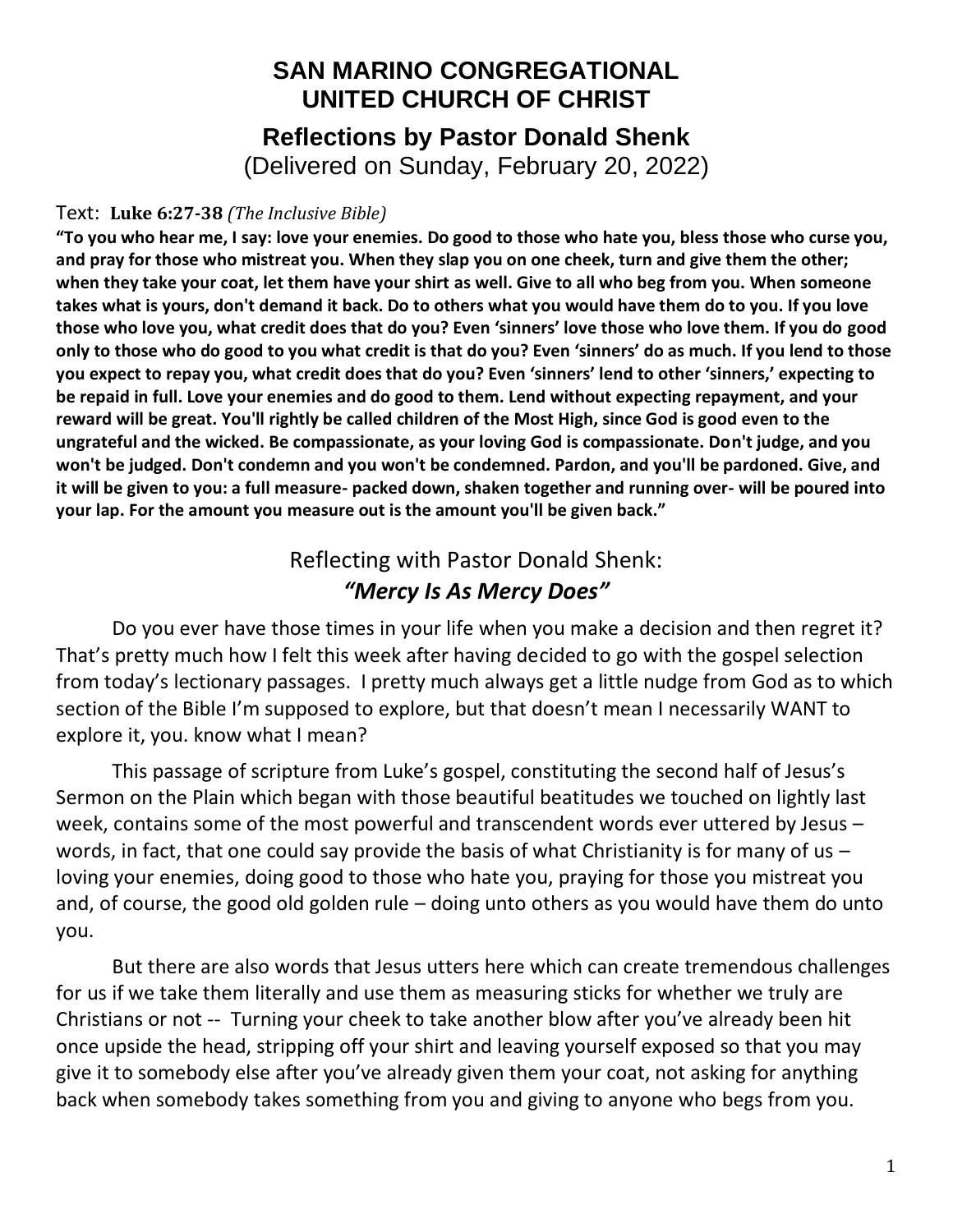For years of my own life, especially in my youth, these directives from Jesus, or at least what I interpreted as directives or even commandments, flummoxed and frustrated me and led me to often despair at having any hope of being a true follower of Christ. Mostly because I felt as if I failed at fulfilling them again and again - so much so, in fact, as to not even feel or be worthy enough to call myself a Christian.

But, here's the thing. The disciples never really got there either. I'm not sure if any human ever really does. Which leads me to understand that it's not so much whether or not we achieve any of these Jesus teachings that makes us followers of the Christ, but it is instead, the journey WITH Jesus we take as we learn to understand these teachings and apply them in thoughtful and meaningful ways that makes us disciples in the same way those early followers were. After all, let us never forget - they'll know we are Christians by our love, not by our report card.

At the primary crux of this particular part of Jesus's plain-speaking sermon is that love, that compassion that mercy that God shows and that Jesus is urging us to emulate. Love one another as you are loved by God. Show compassion to each other as God surely shows compassion to you. Make mercy your mantra even as God provides mercy to you each and every moment of your life.

To be compassionate or merciful as our loving God is merciful and compass-sionate, our Seasons of the Spirit propounds "is a call to delve into our own vulnerability to see our mutual need for forgiveness, healing and restoration. The line echoes earlier scriptural lessons to be holy because God is holy." And even they admit that this 'is a lofty vision." Going on to say that, "the imperatives of this Sermon on the Plain set high standards, but Jesus is not asking us to be perfect on our own. Our holiness cannot be achieved alone but only through a merciful relationship with one another. Holiness, as God has created as our birthright, is wholeness. We cannot do it apart from divine love."

Yes, once again, it's all about love, you see. Not about measuring up to impossible standards or condemning ourselves because we don't manage to keep this or that rule or act lovingly without blemish in each and every circumstance. It's about the journey with Jesus. It's about walking the way and asking ourselves as we go, "am I being the most loving person I can be in this situation? What about this other one?"

"Is there a way I could have been more loving to that person or to myself?

"Have I shown love to my partner, my friend, my enemy in the same way that God has shown love to me?"

"It is important to realize here that it is not our perfection that makes us more like Christ, but our compassion born from our mutual vulnerability," Seasons states. "Jesus calls us not only to love what is easy to love, but to go deeper, higher, wider and love as God loves – as a gift freely given, regardless of the worthiness or response. Compassion arises from a